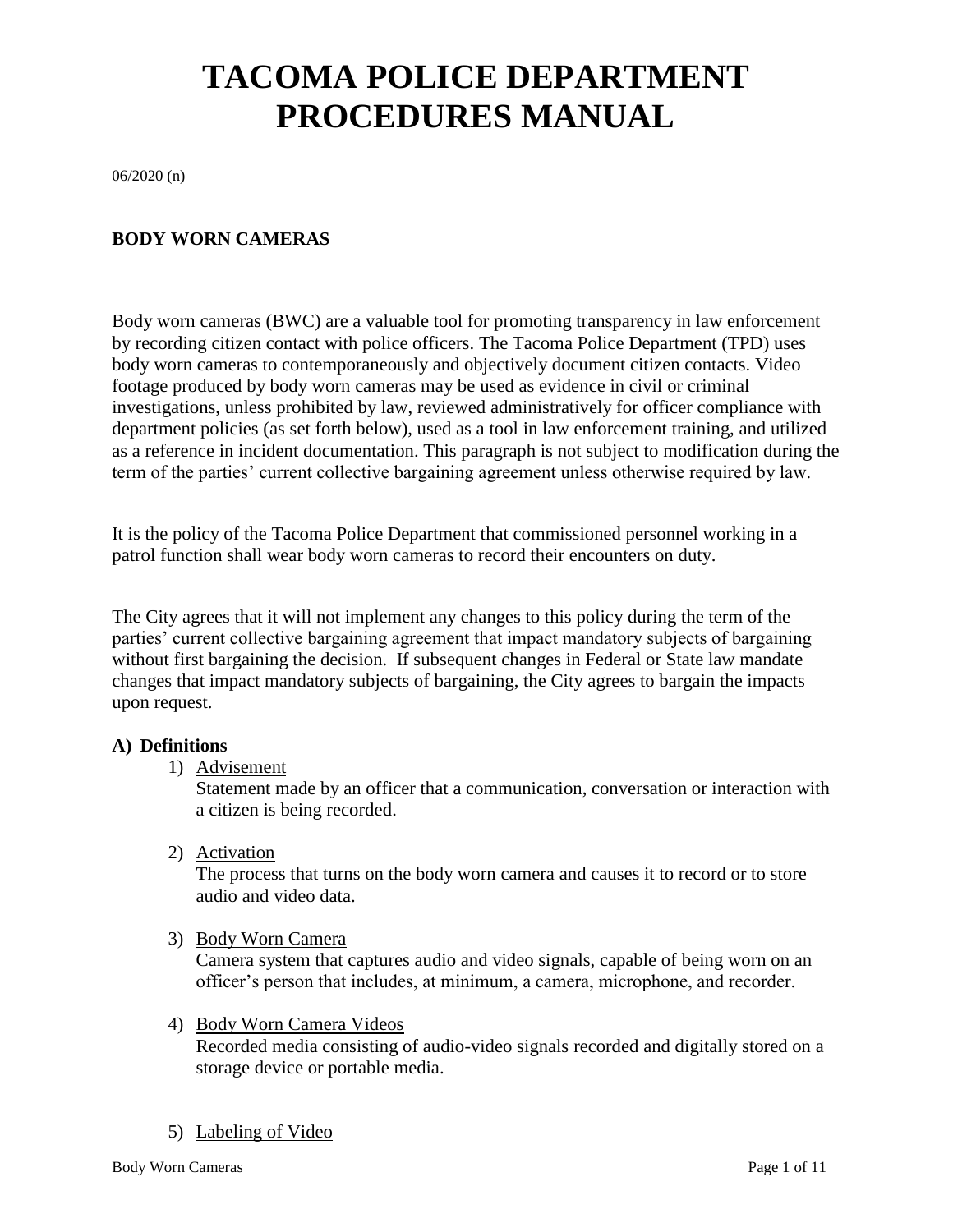Marking a video with the incident (ID) number and category.

6) Evidence.com

A cloud based data warehouse where body worn camera video footage is stored and retained.

7) Involved Officer

Any officer who used or directed the use of deadly force.

8) Retention of Video

Retention of video refers to how long a video captured on body worn camera is kept or retained by the Tacoma Police Department. A video is retained according to its category.

9) Surreptitious Recording

A recording made without the knowledge of one or more of the parties to a conversation or communication and is a violation of the Washington Privacy Act, [Chapter 9.73 RCW.](https://app.leg.wa.gov/RCW/default.aspx?cite=9.73&full=true#:~:text=030%20is%20guilty%20of%20a,271%20%C2%A7%20209%3B%201967%20ex.)

10) Body Worn Video Review Team

A unit within the City of Tacoma Public Records Office comprised of Public Disclosure Video Review Analysts trained in the retention, redaction, and release of Body Worn Camera videos. Assigned personnel are responsible for the retention, redaction, release, and deletion in accordance with applicable records retention and public records disclosure laws. Recordings shall be retained for a period consistent with the requirements outlined by applicable records retention schedule. Public Disclosure Video Review Analysts will have a working knowledge of the methods and procedures related to the duplication, storage and retrieval of body worn camera videos.

11) Witness Officer

A witness officer is a TPD officer who observes or has firsthand knowledge of the events surrounding an in-custody death or the use of deadly physical force by another officer, and other than observing the incident, did not use deadly physical force. Additionally, an officer who observes or has firsthand knowledge of the events surrounding an officer's direction to another to use deadly force.

#### **B) Officer Responsibilities**

1) Training

Prior to wearing and operating a body worn camera, officers are required to successfully complete department authorized body worn camera training. This training will include:

- **Department Policy on BWC's**
- **System preparation and operation**
- **Placement of the BWC**
- **Procedures for downloading and tagging recorded data**
- **Scenario based exercises that replicate situations that officers may encounter**

Officers shall attend refresher training on BWC's as directed by the department

2) Inspection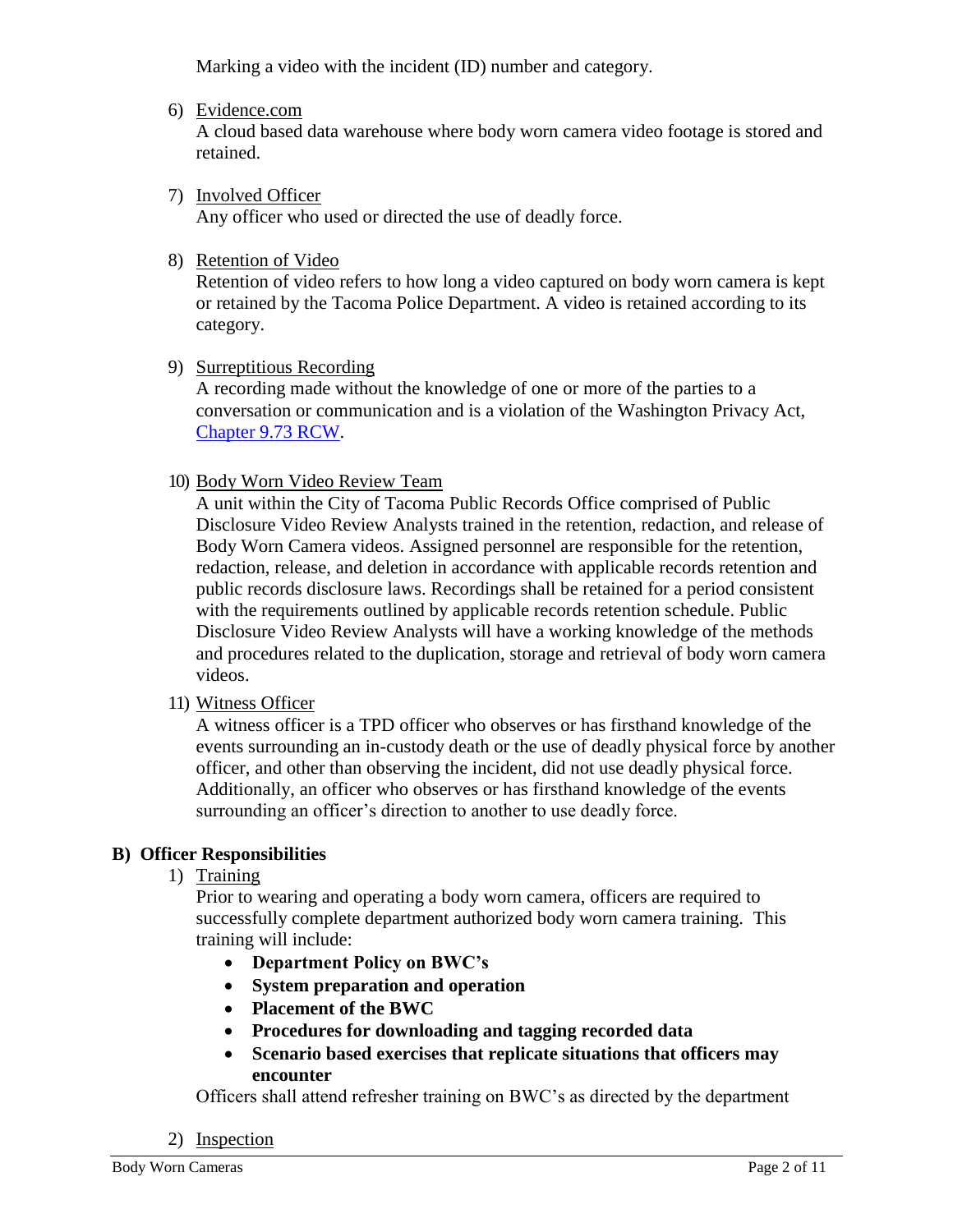Officers shall inspect their BWC equipment at the start of every shift. If an officer discovers that the BWC equipment is not functioning, he/she will be responsible for notifying his/her supervisor, documenting the equipment failure in CAD, and ensuring that the equipment is submitted to the Computer Support Technician for repair. Officers will obtain a spare BWC from their sergeant or patrol operations desk officer when their BWC is being repaired or replaced.

## 3) Requirement to Wear the Body Worn Camera

All uniformed officers assigned a body worn camera are required to wear the camera while on duty. Officers shall affix their camera to the chest area of their uniforms where it is unobstructed by the uniform itself or equipment. This does not include circumstances in which the camera becomes unintentionally obstructed during police activity. Officers working in an off-duty assignment should only activate their BWC during enforcement and investigative contacts with civilians. Privately owned body worn cameras are not permitted.

## 4) Requirement to Use the Body Worn Camera

Officers are required to use their body worn cameras to record their law enforcement activity, to do so consistently and in accordance with department policy.

## 5) Procedures on Use of Body Worn Camera

## **Activation of the Body Worn Camera**

- a) Starting and ending the recording, when circumstances and officer safety permit:
	- i. Officers shall activate the body worn camera prior to exiting the vehicle to any dispatched law enforcement activity. Nothing in this policy prohibits the officers from activating the camera earlier.
	- ii. Officers shall activate the body worn camera when involved in any manner in a police pursuit, vehicle follow, fail to yield, and active police perimeter.
- iii. Officers shall activate the camera as soon as practical upon making the decision to engage in any self-initiated law enforcement activity.
- iv. Once the camera is activated, the officer shall leave it on until the incident has concluded. Officers should cease recording when their part of the active investigations is completed, and there is little possibility that the officer will have further contact with any person involved in the event.
- v. In an officer involved shooting, officers shall turn their cameras off upon instruction from their supervisor.
- vi. Officers should record on the body worn camera reasons forturning off the body worn camera if the officer stops the recording prior to the conclusion of the law enforcement activity.
- vii. Officers may, at their discretion, activate their BWC any time they determine it would be beneficial to capture an event or activity.
- viii. If circumstances prevent activation at the start of an event, the officer will activate the BWC as soon as practicable.
- b) Activation Amnesty
	- i. No officer will be subject to discipline for failing to activate a camera for any reason for the first month or 16 shifts, whichever occurs later,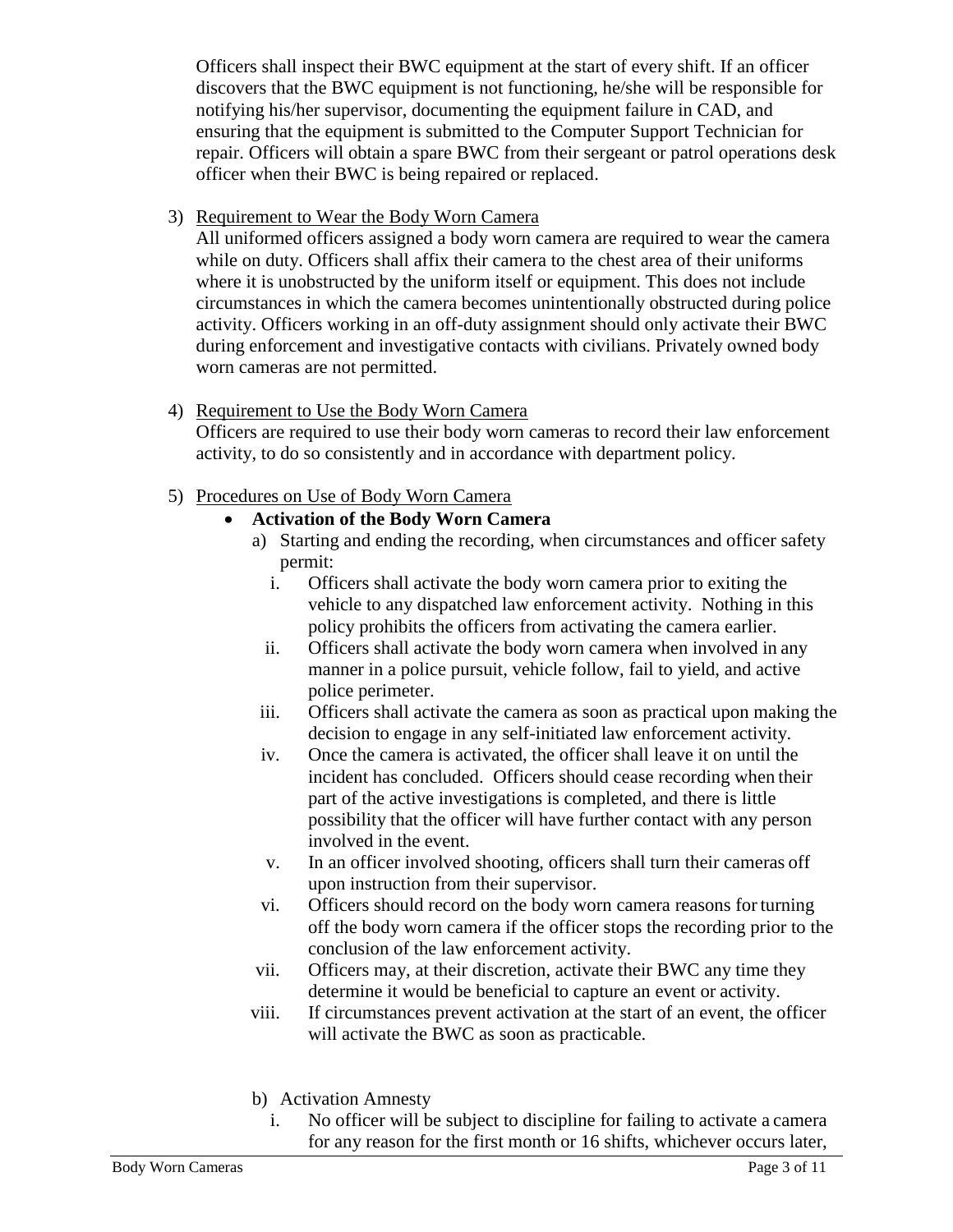after he or she is assigned to wear a BWC. Evidence of a failure to activate a BWC during the amnesty period shall not be used or considered for performance evaluations or discipline after this amnesty period

- ii. The amnesty period will apply again anytime an officer is reassigned to an assignment without a BWC for a period of six months or more, and then returns to an assignment with a BWC.
- iii. Officers assigned to assignments without a BWC who work extra shifts on assignments with a BWC will not be subject to discipline for an unintentional failure to activate the BWC.
- c) Decision to Not Record
	- i. Officers are required to record as much of the law enforcement activity as possible, but the sensitivity or exigency of a situation may warrant turning off, or not activating, the body worn camera. The decision to not record law enforcement activity shall be made by the officer wearing the camera and shall be determined by facts and circumstances, which must be justified. Facts supporting such a decision may include the following:
		- **When unsafe or impractical** Law enforcement activity requiring a response that physically prevents an officer from activating the camera. Officers are advised to put safety ahead of the requirement to record the encounter. The amount of time driving to the call shall be a factor considered in determining if this section applies.
		- **Sensitive communications –** Law enforcement activity involving sensitive communications, matters of law enforcement intelligence or where recording the encounter could hinder a criminal investigation.
		- **When a citizen objects to being recorded –** If a citizen objects to being recorded, the officer may elect to record despite the objection. Since conversations with police officers are not considered private under Washington law this is no requirement that an officer turn off the camera for a citizen who objects to having the interaction recorded.
	- ii. Officers shall document by written report or CAD any decision to not activate the camera or to turn off the body camera prior to the conclusion of the law enforcement activity, and their reasons for doing so.

# **Advisement – When Required**

- a) Conversations between uniformed police officers and citizens that occur during the performance of official police duties are not recognized as private conversations under Washington law and therefore generally do not require an advisement that the interaction is being recorded. The exceptions are traffic stops and custodial interrogations.
	- i. Officers conducting traffic stops while equipped with a body worn camera shall notify the occupants that there is an audio and video recording occurring. This warning should be given at the beginning of the contact, absent an emergent situation, and captured on the recording. The advisement should also be noted in the officer's report if enforcement action is taken.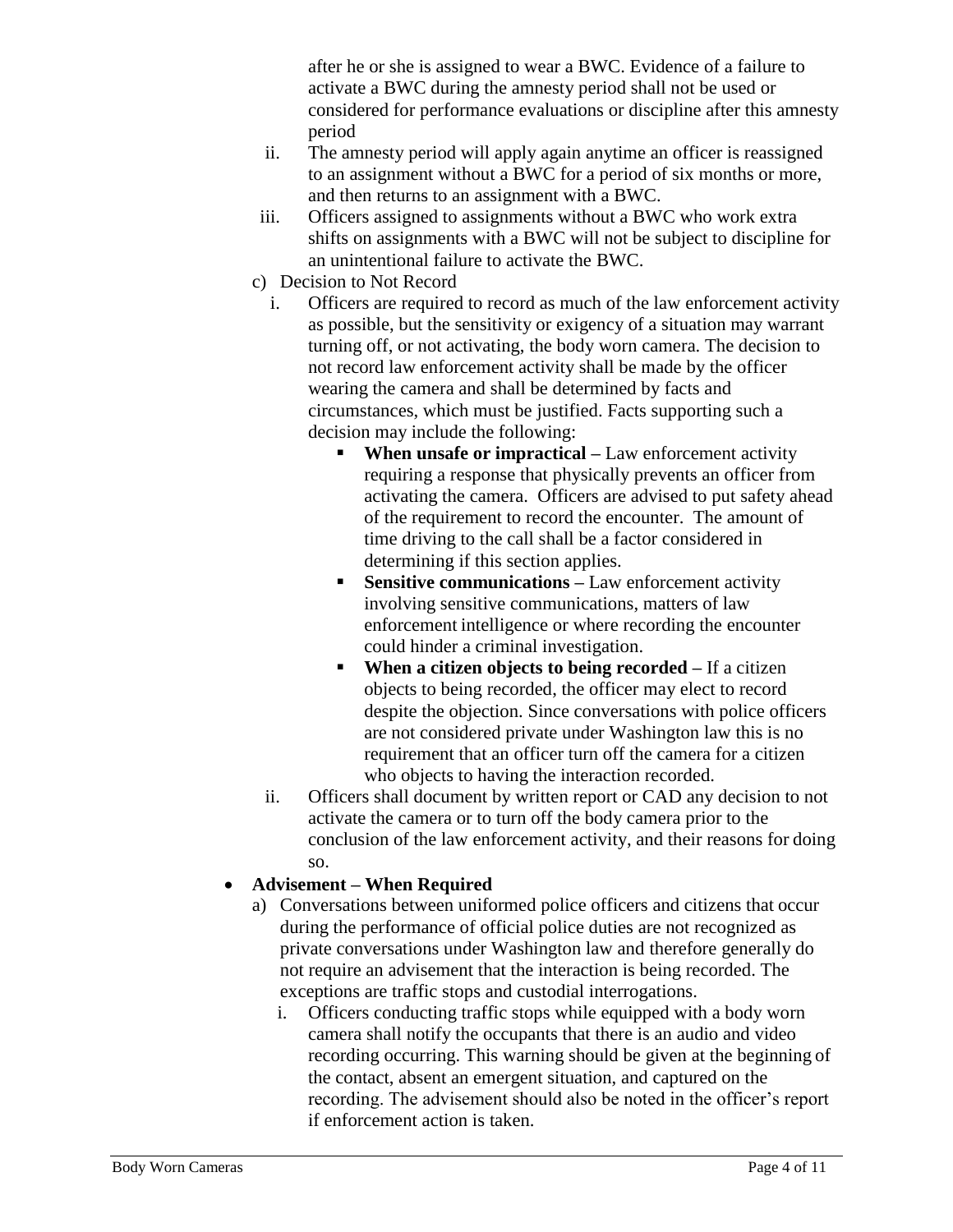ii. Prior to a custodial interrogation, officers shall inform arrested persons that they are being audio and video recorded with a body worn camera. This statement, along with the Miranda advisement, shall be included in the recording.

# **Deactivation of BWC – Prohibitions and Exceptions to Recording**

- a) Deactivation at Conclusion of Incident. Once activated, and subject to all exceptions set forth throughout this policy, the officer shall not purposely turn off the camera until the officer's involvement in the incident has concluded. The officer should cease recording when his or her part of the active investigation is completed, and there is little possibility that the officer will have further contact with any person involved in the event.
- b) Temporary Deactivation of Audio Only. Audio recording contemporaneous with a BWC may be temporarily disabled for conversations with other officers or persons not involved with the call.

## **Recording Prohibited**

Unless specifically authorized by the chief of Police, the BWC shall not be used to record:

- a) Anything not involved with official duties
- b) Communications with other police personnel while not on a call
- c) Communications with undercover officers or confidential informants
- d) When on break or otherwise engaged in personal activities
- e) While in a jail unless for a direct law enforcement purpose
- f) While in the interiors of medical, mental health, counseling, or therapeutic facilities unless investigating a crime in progress (e.g. recording of an investigation of a crime committed at the facility, the drawing of blood at a facility following a DUI, the taking of a statement from a suspect or witness while in a facility, etc., would be permitted)
- g) While within the police station or substations, except when taking an in station report or placing a suspect into one of the temporary holding cells in the police station. If so, the officer should announce as he/she enters the station that he/she is recording. The officer should turn off his/her recording after the suspect is placed and secured in the temporary holding cell. The officer should activate his/her recording each time he/she has an interaction with the suspect in the cell until the suspect is released or transported to jail
- h) Any privileged conversations, such as attorney-client or labor privileged conversations

# **Discretionary Recording**

It is permissible under this Policy for officers to exercise reasonable discretion to not record events in the following circumstances:

- a) When the officer is in a location where individuals have a reasonable expectation of privacy (such as a bathroom or locker-room) and the officer is not there to effect an arrest or serve a warrant
- b) When respect for an individual's privacy or dignity outweighs the need to record an event. Such circumstances may include (without limitation) natural death scenes, death notifications, child or sexual assault victim interviews, and cultural or religious objections to being recorded
- c) Sensitive communications such as matters of law enforcement intelligence or where the recording could hinder a criminal investigation
- d) When the officer has an articulable basis, based on the facts and circumstances of the particular situation, that recording would be unsafe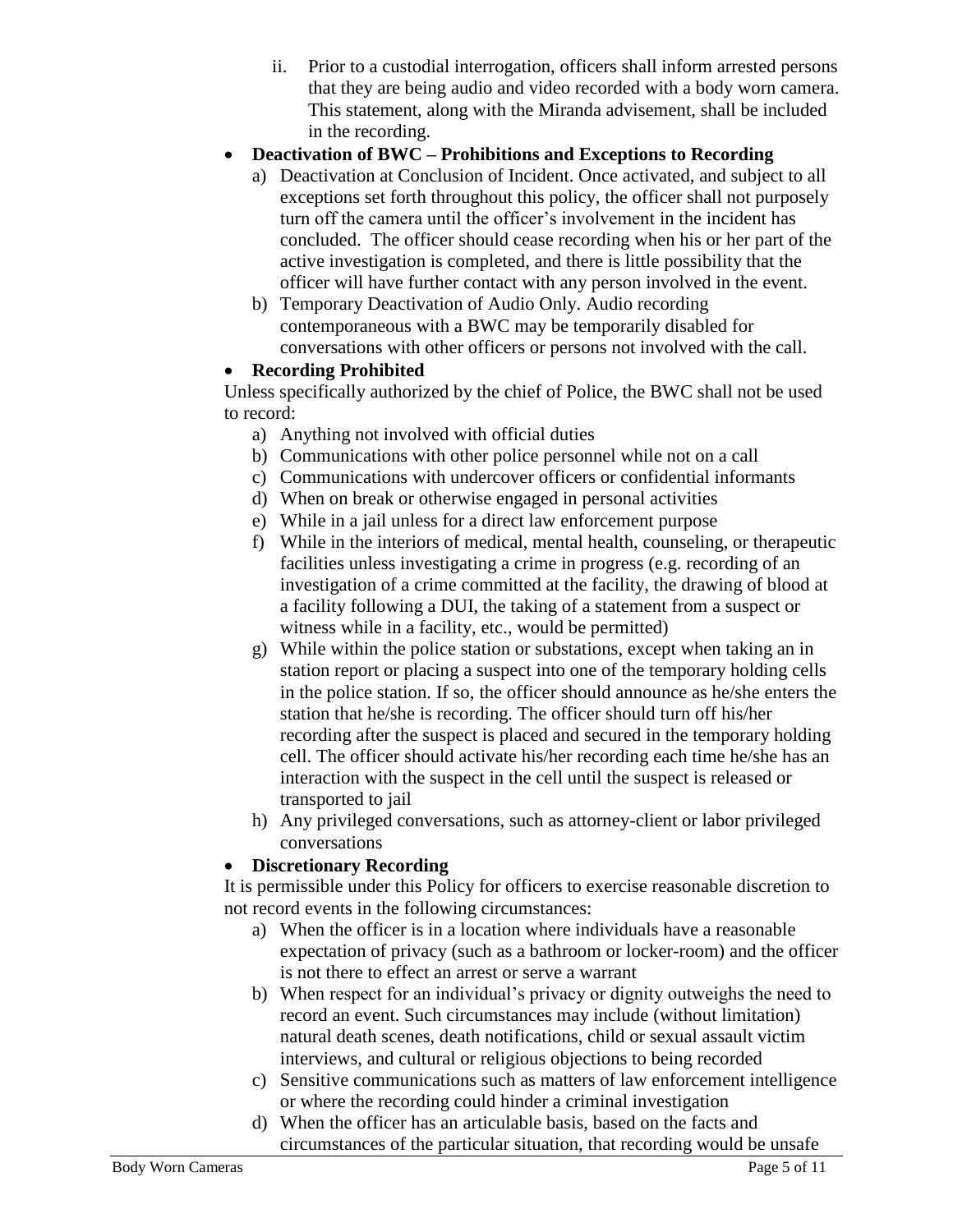#### 6) End of Shift Responsibilities

Officers shall prior to the end of their shift or as soon as practical, follow the protocol to label, categorize, and upload videos to Evidence.com. Additionally officers shall download BWC footage as soon as practicable after a serious incident or when storage capacity is reaching its limit.

- **Officers unable to categorize body camera video prior to the end of their**  shift shall notify a supervisor prior to securing and complete categorization at the beginning of their next regular or overtime shift, whichever occurs first; video footage shall be downloaded prior to going on days off.
- **Officers with take home vehicles who have to transfer videos at the end of** shift can dock their BWC at police operations ensuring that the upload process has begun on Evidence.com. Due to the length of time that it takes for videos to upload, it is not practical for officers to monitor the upload process. If a use of force or other significant incident was recorded, officers will contact a supervisor for direction. At the beginning of their next shift, officers will retrieve their BWC and confirm the upload process was completed. If the process did not complete, they will restart the upload process immediately at the beginning of their shift.
- **If an officer is involved in a shooting or other serious use of force and/or**  is suspected of wrongdoing that requires the immediate relinquishment of the officer's police powers, the officer's supervisor should take physical custody of the BWC and will be responsible for downloading the data. The supervisor will take custody of the BWC out of public view. When an officer uses deadly force, the investigating agency may supervise the downloading of the video.

## 7) Document Use of the Body Worn Camera

Officers shall document in their police reports that they operated a body worn camera. In situations where no police report is written, officers shall indicate through CAD that they operated a body camera.

- 8) Video Not a Substitute for, But May Supplement, a Written Report An incident captured on the body worn camera is not a substitute for a written police report. Officers must write a police report, if the situation requires, and may use the body worn camera video to supplement their documentation of the incident.
- 9) Report Problems

Officers shall promptly report to supervisor and/or computer support technician any problems they may encounter with the body worn camera or its operation.

#### 10) Use of Spare Camera

Officers using a spare camera will contact supervisor for proper camera assignment.

11) Commuting

An officer who is not in possession of their body worn camera while commuting to and from their assigned shift and is involved in law enforcement activity shall document in their police reports that they did not operate a body worn camera. In situations where no police report is written, officers shall indicate through CAD that they did not operate a body camera. This documentation should include the reason for not operating a body worn camera.

#### **C) Unauthorized Use of Body Worn Cameras and Video**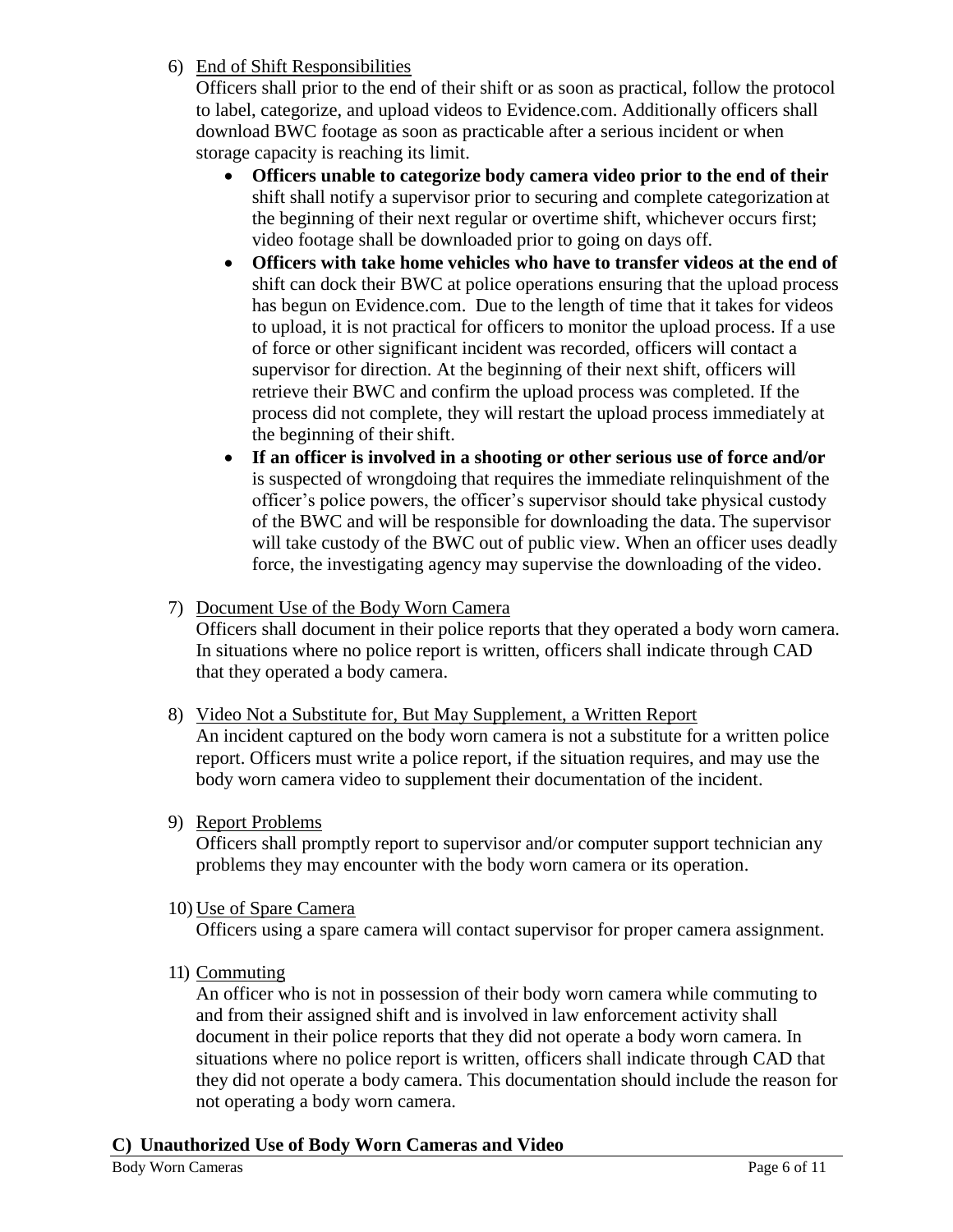All employees of the City of Tacoma and Tacoma Police Department, including commissioned officers and civilian personnel, shall abide by the policies and procedures related to body worn cameras and body worn camera videos as set forth in this policy.

Employees of the police department are prohibited from surreptitiously recording any other employee of the department or any other person.

- 1) Employees may not use body worn cameras for non-work related purposes or otherwise operate the body worn camera outside their legitimate law enforcement duties.
- 2) All body worn camera videos are the property of the Tacoma Police Department. Dissemination outside of the agency is strictly prohibited, except as required bylaw and pursuant to the provisions of Tacoma Police Department policy.
- 3) Employees are prohibited from accessing the cloud storage site Evidence.com except for legitimate law enforcement purposes, including authorized review as described in subsection G (Review of Body Camera Video) of this policy, or otherwise for work related to their job assignment. Any employee who accesses video in the Evidence.com system should provide a note in the system documenting their reason for video review.

## **D) Downloading of Videos**

The only personnel allowed to download videos will be the public disclosure specialists, Body Worn Camera Supervisors and Administrators, Criminal Investigations Division, selected training staff, Internal Affairs, and specially trained department employees. Video downloads will be conducted for law enforcement purposes, purposes set forth elsewhere in this procedure and/or public records requests only.

If any downloads are needed from anyone not listed above, a request will be sent through the standard public disclosure request process.

#### **E) Operation and Oversight of the Body Worn Camera Program**

Operation and oversight of the body worn camera program is the responsibility of the Administrative Support Bureau, Body Worn Camera Supervisor.

#### **F) Review of the Body Worn Camera Program**

The body worn camera program shall be subject to ongoing review and evaluation by the Tacoma Police Department. The Chief of Police shall designate a committee to serve on a Body Worn Camera Review Board (BWCRB), which shall convene annually, to review the body worn camera program and the body worn camera policy and to make recommendations for the Chief's consideration. The committee shall include representatives from department BWC supervisor, computer support technician, Public Disclosure Video Review Analyst, and department administrative support specialist, Training, Investigations, Patrol, Quartermaster, accreditation, and the collective bargaining units.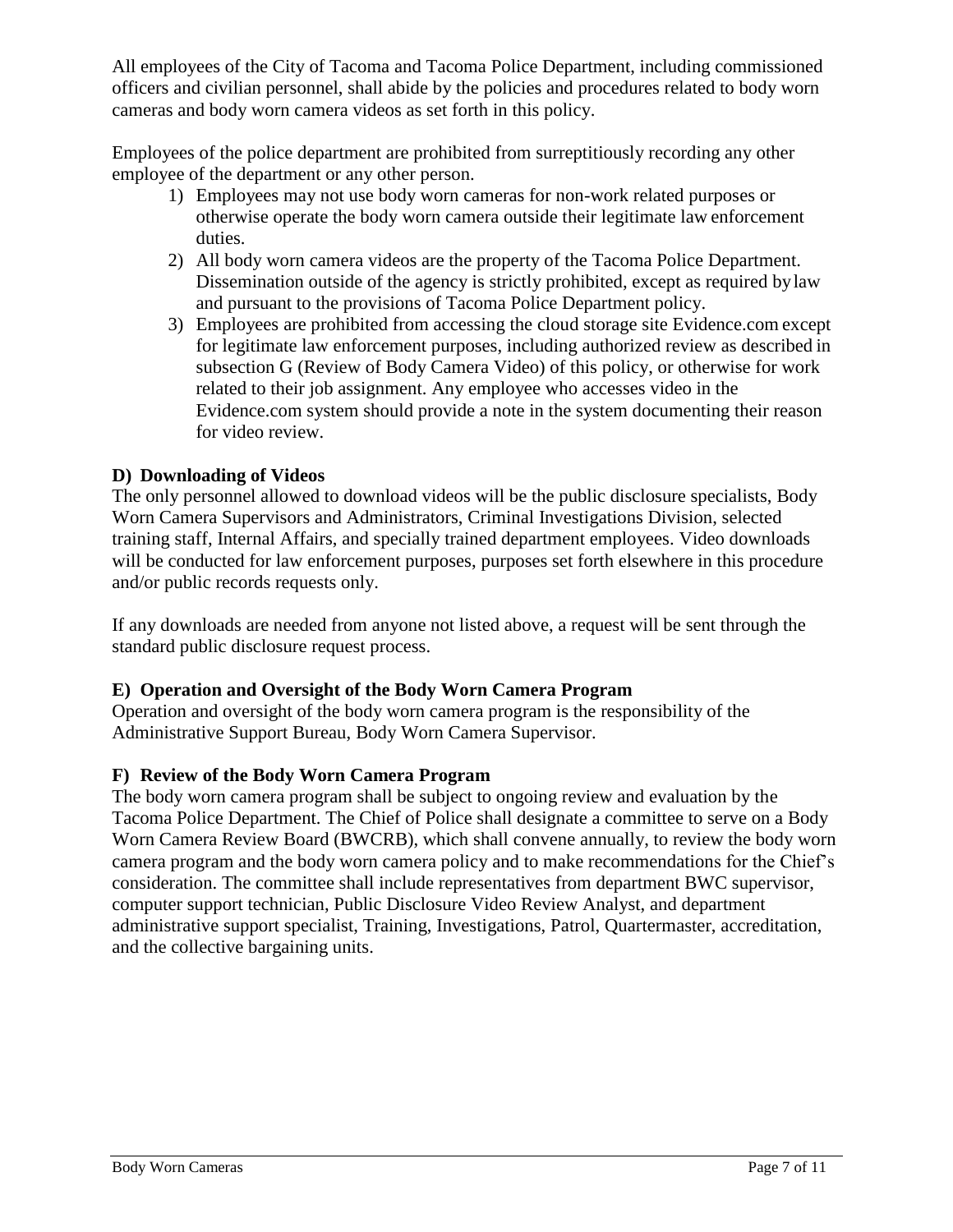#### **G) Review of Body Worn Camera Video**

- 1) Officers may view their own body worn camera video at any time in accordance with this policy.
- 2) Recordings may be reviewed by individuals other than the recording officer in any of the following situations:
	- **By officers prior to completing their police reports or providing a statement**  pursuant to an internal affairs or criminal investigation, subject to the following:
		- a) All officers in any administrative investigation will be allowed to view all footage of the incident prior to any interview or answering questions related to any administrative investigation.
		- b) Involved and witness officers in a deadly force investigation will be provided with and allowed to review relevant body worn camera footage prior to any interview or answering any questions. The body worn camera footage viewed by the involved and witness officer(s) should show actions, items or other relevant factors the officer could have seen from their vantage point and that could have been used in making a determination to use deadly force against an individual or individuals.
		- c) In the event there is a dispute over which body worn camera footage should be viewed by the involved or witness officer(s), the legal or bargaining representative of the officer, the lead deadly force investigator, and the prosecutor or their designee may consult with one another prior to the officer making a determination about providing a statement.
		- d) BWC Supervisor or their designee will lock any involved or witness officer's ability to view body worn camera video of these incidents pending notification from an authorized investigative supervisor.
	- **By any supervisor conducting a Blue Team administrative review. Review of**  video shall be related to the specific complaint (s) and not used as the basis to randomly search for other possible violations. Discovery of other allegations during this review shall require the supervisor to articulate the purpose of expanding the scope of the review. Inadvertent discovery of significant policy violations (defined as those violations that would amount to a crime, excessive force, or retaliation/discrimination/biased based policing) noted during this review but not mentioned in the complaint shall be addressed at the lowest reasonable level, subject to collectively bargained disciplinary standards. Inadvertent discovery of all other policy violations (such as rudeness or procedural violations) shall not be the basis of disciplinary action. Any disagreements about the processing of these violations shall be handled between the Chief's office and the collective bargaining unit's president or representative.
	- **By a supervisor investigating a specific act of officer conduct alleged in a**  complaint of misconduct. Review of video shall be related to the specific complaint and not used as the basis to randomly search for other possible violations. Supervisors are authorized to review recordings to investigate the merits of a specific complaint prior to a formal complaint being filed. If appropriate, the supervisor may allow the complaining party to review the footage with the supervisor as a means of addressing the concerns without a formal complaint being taken.
	- **By technical support staff for purposes of assessing proper functioning of** body worn cameras.
	- **By the City and County Prosecutors.**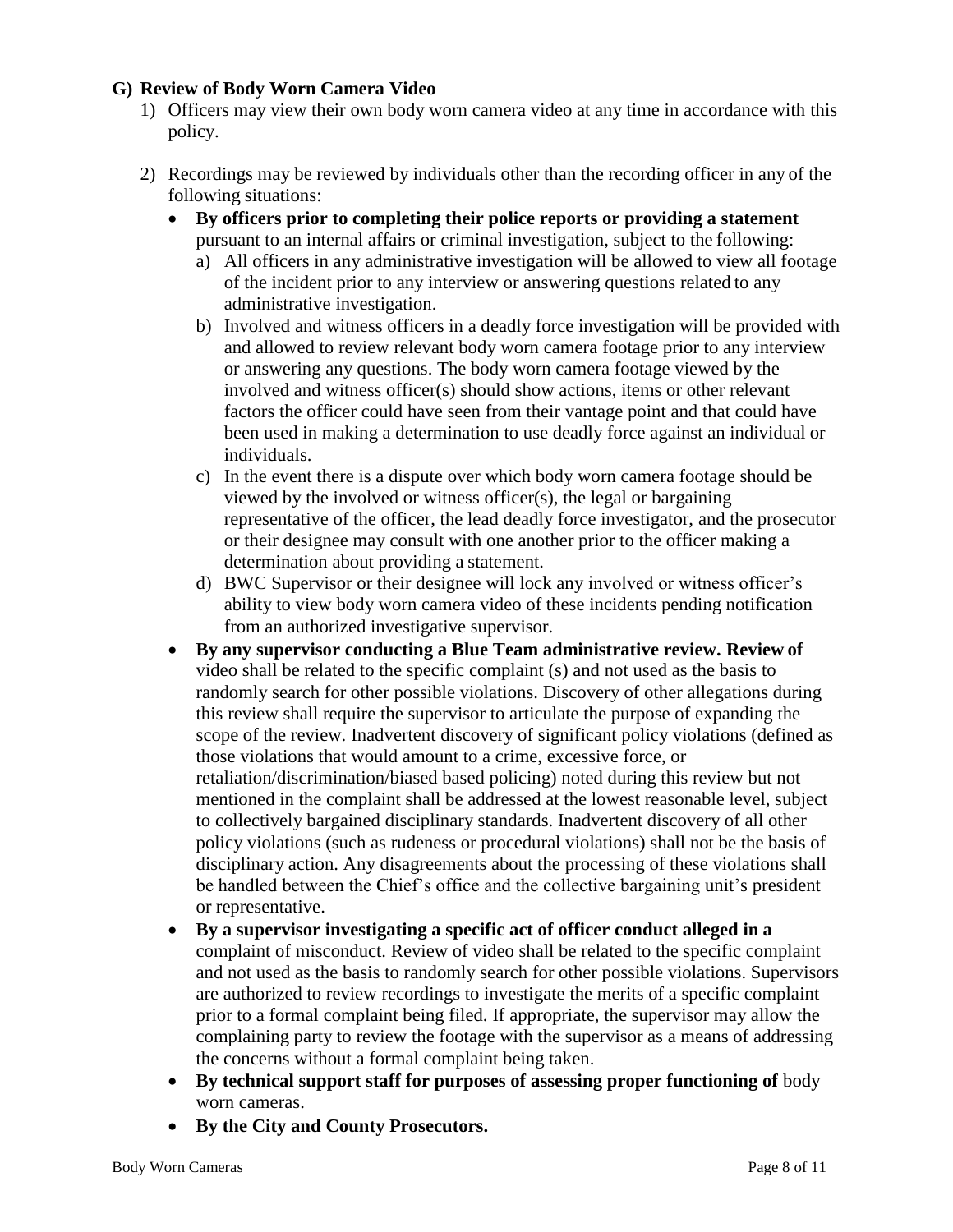- **By an Internal Affairs investigator who is participating in an official IA**  investigation investigating a specific act of officer conduct alleged in a complaint of misconduct. Review of video shall be related to the specific complaint and not used as the basis to randomly search for other possible violations.
- **By a department investigator, or officer with the approval of a supervisor,** who is participating in a criminal investigation providing the requested recording is specific to that investigation.
- **By legal counsel and/or union representation representing an officer in a** critical incident prior to providing a statement pursuant to an administrative inquiry.
- **Training – Recordings may be reviewed for training purposes. Prior to any**  recordings being used for training purposes all involved officers will be notified. If an involved officer objects to showing a recording, his/her objection will be submitted to the training Sergeant to determine if the training value outweighs the officer's objection. Inadvertent discovery of minor policy violations shall not be the basis of disciplinary action.
- **By an employee's legal representative and/or bargaining unit representative** who is involved in representing the employee in an administrative investigation or a criminal investigation.
- **By the City's legal representative and/or bargaining unit representative who** is involved in representing the City in an official matter, such as an administrative investigation, a lawsuit, or a criminal investigation.
- **Pursuant to a subpoena or public records request.**
- **Specific acts showcasing the Department that reflect positively on TPD, may** be of interest to the public, and are to be made available to the media upon approval of the Chief of Police or designee.
- **Body worn camera video may not be randomly reviewed for any reason.**
- **The Tacoma Police Department acknowledges that video recordings provide**  only a two dimensional perspective with limited vantage points of an incident. Consequently, no department member will ever rely solely upon the review of video recordings as the basis for discipline against an officer. Instead, the department shall review and consider all available evidence (including witness statements, officer interviews, forensic analysis, documentary evidence, etc.), prior to imposing discipline against an officer.

GPS Associated with BWC. In the event GPS or other location capabilities (hereinafter "GPS") are available with the BWC, the GPS will not be randomly reviewed or used for disciplinary purposes, but may be used for operational reasons for the purpose of officer safety, public safety, or efficient deployment of resources.

# **H) Retention of Body Worn Camera Videos**

1) General

Videos related to officer-involved shootings, critical incidents, homicides, serious sexual assaults, and cases in which TPD has received a notice to preserve evidence shall be retained in Evidence.com pursuant to applicable Records Retention schedules.

The TPD Records manager shall be responsible for retention and coordination with City of Tacoma Office of Public Records regarding video of incidents listed above. Videos related to unsolved homicides and sexual assaults shall be kept consistent with the department policy for records retention.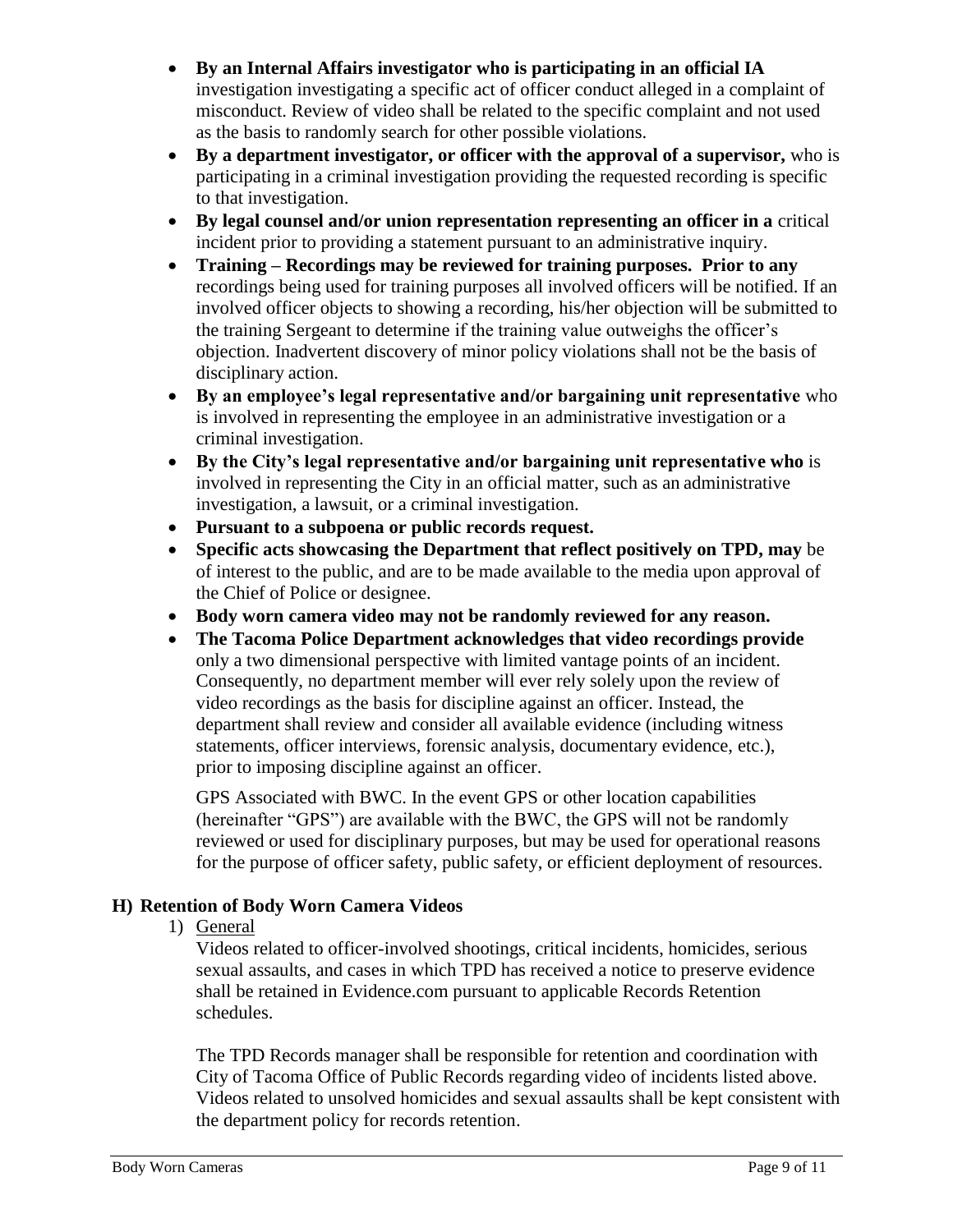- 2) Videos related to internal affairs investigations shall be transferred to a format compatible with Blue Team and made part of the file. The videos will be retained in accordance with the Washington State Records Retention Schedule.
- 3) All other body worn camera videos shall be retained in Evidence.com for 12 months, and then purged per applicable Records Retention Schedules.
- 4) Videos redacted for a public records request shall be retained for 24 months after the request and then deleted.
- 5) Inadvertent/Accidental Activation

An officer may inadvertently/accidently record themselves or others. These particular inadvertent/accidental recordings typically do not meet the statutory definition of a public record (as described in RCW 40.14.010) because they are not made "in connection with the transaction of public business" and as such may be deleted.

In the event of an accidental activation of the body worn camera where the resulting recording is of no perceived investigative or evidentiary value, the recording employee may request that the body camera video in question be deleted forthwith by submitting a written request, by email, including the date and time of the inadvertent/accidental recording through their chain of command to the Bureau Commander or designee. The Bureau Commander or designee shall approve or deny the request and forward the decision to the TPD Records Manager for action.

- 6) Employees shall not intentionally tamper with, alter, or delete video.
	- **Exception:** This does not apply to personnel tasked with system maintenance who purge videos under established guidelines.

#### **I) Release of Body Worn Camera Videos**

1) For Criminal Justice Purposes

Body worn camera videos may be accessed for criminal discovery purposes directly by prosecutors, whose offices shall have an account through Evidence.com.

Prosecutors will be able to locate the existence of a body camera video by its reference in the police report and/or CAD report, and may search for videos related to pending cases by inputting the law enforcement incident report number into Evidence.com. Discovery of body worn camera videos to the defense bar shall be made through the prosecutor.

2) To the Public

Body worn camera videos will be made available to the public through public records requests pursuant to [Chapter 42.56 RCW.](https://apps.leg.wa.gov/rcw/default.aspx?cite=42.56) Public records requests for body worn camera videos should be processed by the City of Tacoma Public Records Office. Prior to release, videos from body worn cameras will be reviewed and redacted by the Body Worn Video Review Team and will be consistent with statutory exemptions under Washington law, including the following:

- **The image of any witness who expresses safety concerns or who requests that**  their identity not be disclosed;
- **The image of domestic violence, sexual assault, trafficking or stalking**  victims;
- **Child victims, child witnesses and juveniles in the court system;**